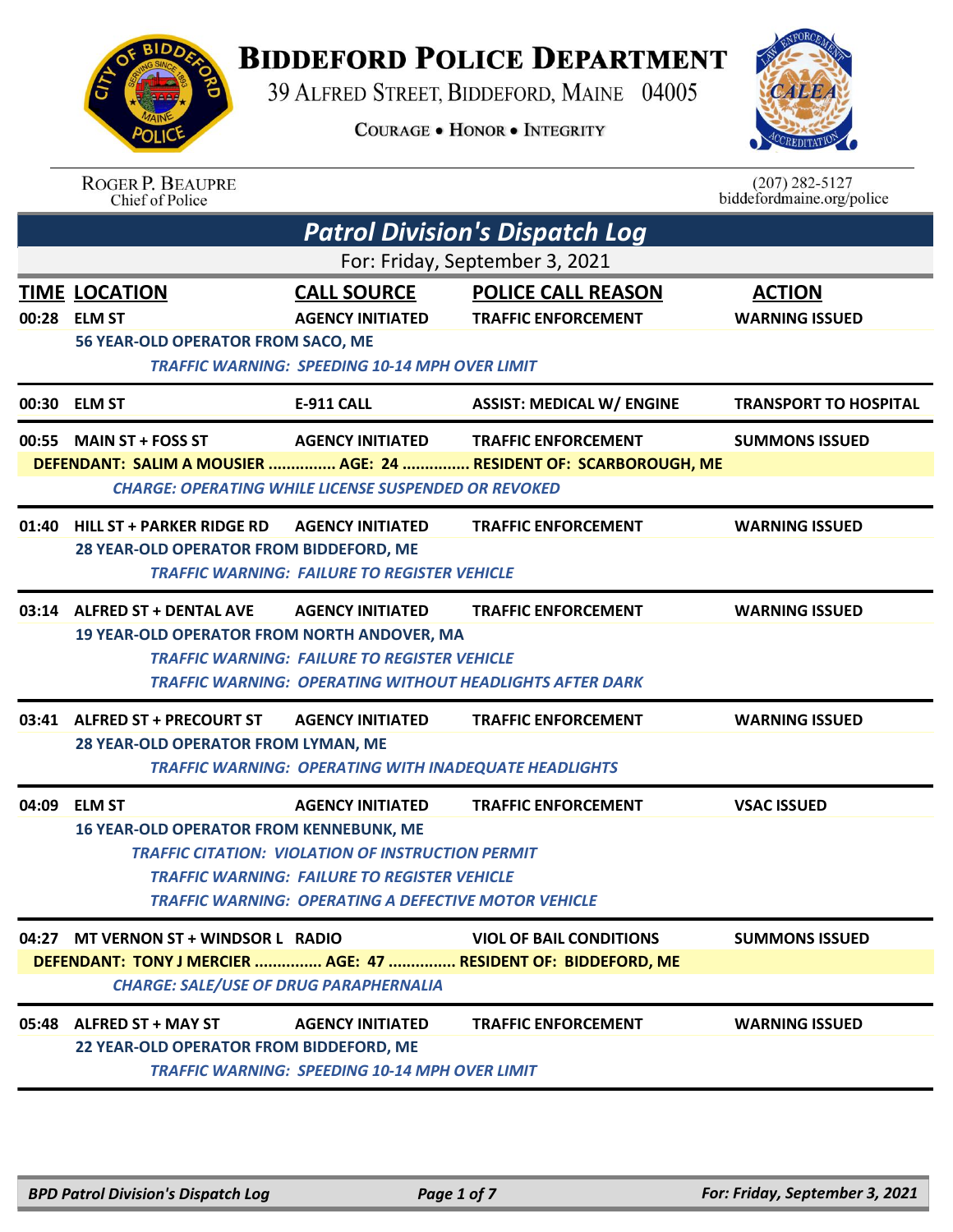| TIME LOCATION |
|---------------|
|               |

**CALL SOURCE POLICE CALL REASON ACTION** 

**06:08 ALFRED ST NON-EMERGENCY CALL BOLO WARNING ISSUED**

|  | 27 YEAR-OLD OPERATOR FROM BIDDEFORD, ME |  |  |
|--|-----------------------------------------|--|--|
|  |                                         |  |  |

 *TRAFFIC WARNING: FAILURE TO REGISTER VEHICLE* 

|       | 06:31 TIGER WAY                                                                | <b>NON-EMERGENCY CALL ALARM - POLICE</b>                                          |                                                                                                 | <b>FALSE ALARM</b>        |
|-------|--------------------------------------------------------------------------------|-----------------------------------------------------------------------------------|-------------------------------------------------------------------------------------------------|---------------------------|
|       | 06:33 NEWTOWN RD                                                               |                                                                                   | NON-EMERGENCY CALL VEHICLE CRASH - POLICE ONLY                                                  | <b>REPORT TAKEN</b>       |
|       | 07:11 OAKWOOD LN                                                               | <b>E-911 CALL</b>                                                                 | <b>ASSAULT</b>                                                                                  | <b>REPORT TAKEN</b>       |
|       | 08:19 ALFRED ST                                                                | <b>AGENCY INITIATED</b>                                                           | <b>DRUG BOX</b>                                                                                 | <b>SERVICES RENDERED</b>  |
|       | 08:25 CLEAVES ST                                                               | NON-EMERGENCY CALL DISTURBANCE / NOISE                                            |                                                                                                 | <b>SERVICES RENDERED</b>  |
|       | 08:48 PROSPECT ST                                                              | <b>AGENCY INITIATED</b>                                                           | <b>ANIMAL COMPLAINT</b>                                                                         | <b>SERVICES RENDERED</b>  |
|       | 09:08 FORTUNES ROCKS RD                                                        | <b>AGENCY INITIATED</b>                                                           | <b>COMMUNITY ENGAGEMENT</b>                                                                     | <b>SERVICES RENDERED</b>  |
|       | 09:11 HARRISON AVE                                                             | <b>NON-EMERGENCY CALL CHECK WELFARE</b>                                           |                                                                                                 | <b>SERVICES RENDERED</b>  |
|       | 09:16 BLANDINGS WAY                                                            | NON-EMERGENCY CALL PARKING COMPLAINT                                              |                                                                                                 | <b>SERVICES RENDERED</b>  |
|       | 09:18 BEACH HOUSE LN                                                           | <b>AGENCY INITIATED</b>                                                           | <b>COMMUNITY ENGAGEMENT</b>                                                                     | <b>NO VIOLATION</b>       |
| 09:37 | <b>SOUTH ST + WESTERN AVE</b><br><b>40 YEAR-OLD OPERATOR FROM STANDISH, ME</b> | <b>AGENCY INITIATED</b><br><b>TRAFFIC WARNING: SPEEDING 10-14 MPH OVER LIMIT</b>  | <b>TRAFFIC ENFORCEMENT</b>                                                                      | <b>WARNING ISSUED</b>     |
| 09:43 | <b>BLANDINGS WAY</b>                                                           | NON-EMERGENCY CALL PARKING COMPLAINT                                              |                                                                                                 | <b>NO ACTION REQUIRED</b> |
| 09:49 | <b>ALFRED ST</b><br><b>40 YEAR-OLD OPERATOR FROM KENNEBUNKPORT, ME</b>         | <b>AGENCY INITIATED</b><br><b>TRAFFIC WARNING: SPEEDING 10-14 MPH OVER LIMIT</b>  | <b>TRAFFIC ENFORCEMENT</b><br>TRAFFIC WARNING: OPERATE VEHICLE W/O VALID INSPECTION CERTIFICATE | <b>WARNING ISSUED</b>     |
|       | 09:49 TRAVERS ST                                                               | <b>OTHER</b>                                                                      | <b>PAPERWORK</b>                                                                                | <b>SERVICES RENDERED</b>  |
|       | 09:56 ALFRED ST<br><b>30 YEAR-OLD OPERATOR FROM PORTLAND, ME</b>               | <b>AGENCY INITIATED</b><br><b>TRAFFIC CITATION: SPEEDING 10-14 MPH OVER LIMIT</b> | <b>TRAFFIC ENFORCEMENT</b>                                                                      | <b>VSAC ISSUED</b>        |
|       | 10:01 STONE ST                                                                 | <b>WALK-IN AT STATION</b>                                                         | <b>CIVIL COMPLAINT</b>                                                                          | <b>CIVIL COMPLAINT</b>    |
|       | 10:06 ALFRED ST<br>50 YEAR-OLD OPERATOR FROM LEOMINSTER, MA                    | <b>AGENCY INITIATED</b><br><b>TRAFFIC WARNING: SPEEDING 10-14 MPH OVER LIMIT</b>  | <b>TRAFFIC ENFORCEMENT</b>                                                                      | <b>WARNING ISSUED</b>     |
|       | 10:15 ALFRED ST<br>21 YEAR-OLD OPERATOR FROM LOWELL, MA                        | <b>AGENCY INITIATED</b><br><b>TRAFFIC WARNING: SPEEDING 10-14 MPH OVER LIMIT</b>  | <b>TRAFFIC ENFORCEMENT</b>                                                                      | <b>WARNING ISSUED</b>     |
|       | 10:21 BOULDER WAY                                                              | <b>WALK-IN AT STATION</b>                                                         | <b>VEHICLE CRASH - POLICE ONLY</b>                                                              | <b>UNFOUNDED</b>          |
|       |                                                                                |                                                                                   |                                                                                                 |                           |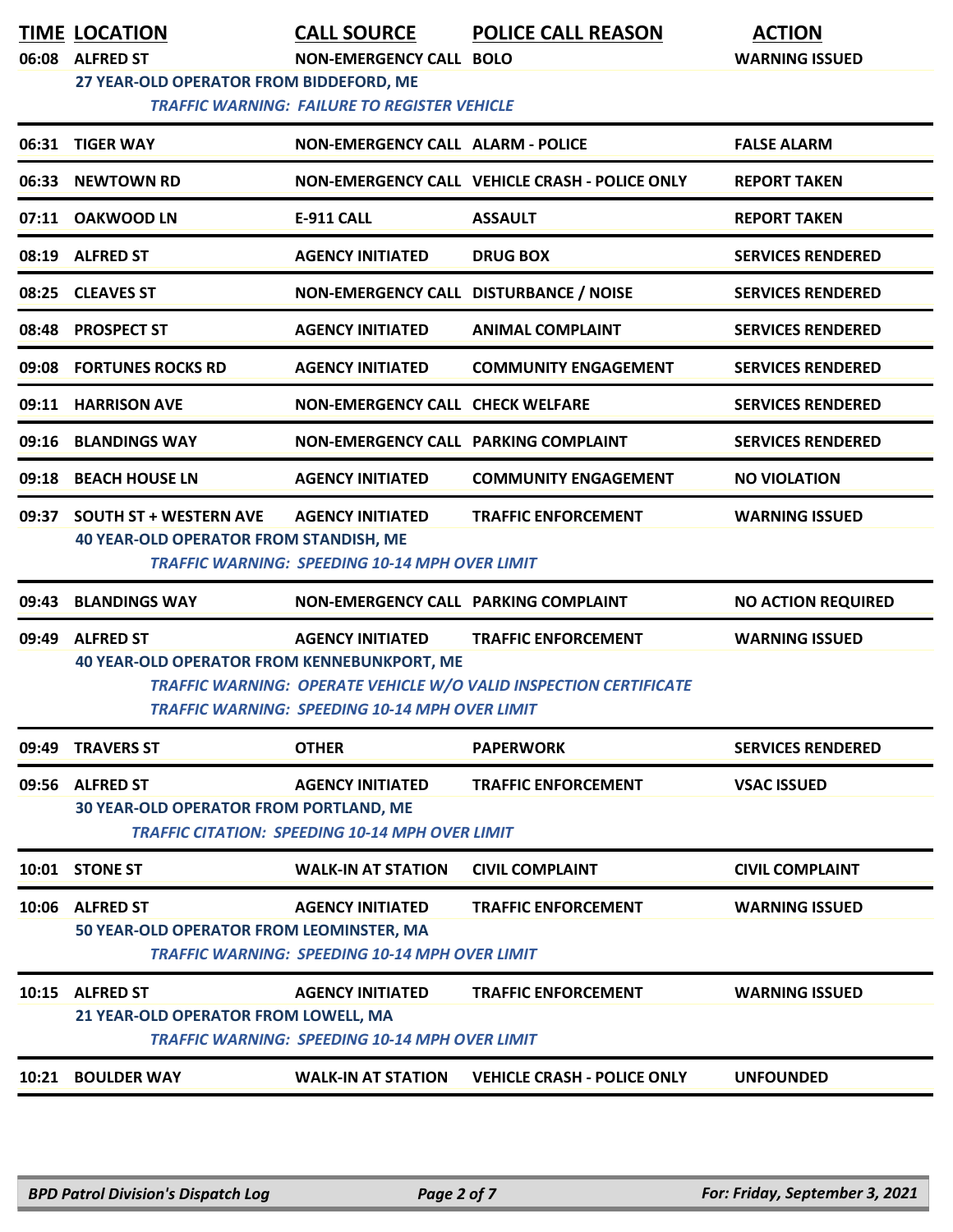| <b>TIME LOCATION</b><br>10:27 ALFRED ST<br>83 YEAR-OLD OPERATOR FROM SACO, ME | <b>CALL SOURCE</b><br><b>AGENCY INITIATED</b><br><b>TRAFFIC WARNING: SPEEDING 10-14 MPH OVER LIMIT</b>                                             | <b>POLICE CALL REASON</b><br><b>TRAFFIC ENFORCEMENT</b>                                                                                                                             | <b>ACTION</b><br><b>WARNING ISSUED</b> |
|-------------------------------------------------------------------------------|----------------------------------------------------------------------------------------------------------------------------------------------------|-------------------------------------------------------------------------------------------------------------------------------------------------------------------------------------|----------------------------------------|
| 10:35 ALFRED ST<br>38 YEAR-OLD OPERATOR FROM CHELSEA, ME                      | <b>AGENCY INITIATED</b><br><b>TRAFFIC CITATION: SPEEDING 10-14 MPH OVER LIMIT</b><br><b>TRAFFIC WARNING: FAILING TO CARRY VEHICLE REGISTRATION</b> | <b>TRAFFIC ENFORCEMENT</b>                                                                                                                                                          | <b>VSAC ISSUED</b>                     |
| 10:48 ALFRED ST<br>22 YEAR-OLD OPERATOR FROM BIDDEFORD, ME                    | <b>AGENCY INITIATED</b><br><b>TRAFFIC WARNING: FAILURE TO REGISTER VEHICLE</b><br><b>TRAFFIC WARNING: SPEEDING 10-14 MPH OVER LIMIT</b>            | <b>TRAFFIC ENFORCEMENT</b>                                                                                                                                                          | <b>WARNING ISSUED</b>                  |
| <b>10:55 MAIN ST</b>                                                          | <b>AGENCY INITIATED</b>                                                                                                                            | <b>COMMUNITY ENGAGEMENT</b>                                                                                                                                                         | <b>SERVICES RENDERED</b>               |
| 10:58 ALFRED ST<br>63 YEAR-OLD OPERATOR FROM OLD ORCHARD BEACH, ME            | <b>AGENCY INITIATED</b><br><b>TRAFFIC WARNING: SPEEDING 1-9 MPH OVER LIMIT</b>                                                                     | <b>TRAFFIC ENFORCEMENT</b>                                                                                                                                                          | <b>WARNING ISSUED</b>                  |
| 11:03 ALFRED ST<br>71 YEAR-OLD OPERATOR FROM BIDDEFORD, ME                    | <b>AGENCY INITIATED</b>                                                                                                                            | <b>TRAFFIC ENFORCEMENT</b><br><b>TRAFFIC CITATION: FAILING TO PRODUCE EVIDENCE OF VEHICLE INSURANCE</b>                                                                             | <b>VSAC ISSUED</b>                     |
| 11:14 ALFRED ST<br>49 YEAR-OLD OPERATOR FROM BIDDEFORD, ME                    | <b>AGENCY INITIATED</b><br><b>TRAFFIC WARNING: SPEEDING 10-14 MPH OVER LIMIT</b>                                                                   | <b>TRAFFIC ENFORCEMENT</b>                                                                                                                                                          | <b>WARNING ISSUED</b>                  |
| 11:21 ALFRED ST + GRAHAM ST<br><b>64 YEAR-OLD OPERATOR FROM RAYMOND, NH</b>   | <b>AGENCY INITIATED</b><br><b>TRAFFIC WARNING: SPEEDING 10-14 MPH OVER LIMIT</b>                                                                   | <b>TRAFFIC ENFORCEMENT</b>                                                                                                                                                          | <b>WARNING ISSUED</b>                  |
| 11:33 ALFRED ST<br>19 YEAR-OLD OPERATOR FROM SANFORD, ME                      | <b>AGENCY INITIATED</b><br><b>TRAFFIC WARNING: SPEEDING 1-9 MPH OVER LIMIT</b>                                                                     | <b>TRAFFIC ENFORCEMENT</b><br><b>TRAFFIC CITATION: FAILING TO PRODUCE EVIDENCE OF VEHICLE INSURANCE</b><br><b>TRAFFIC WARNING: OPERATE VEHICLE W/O VALID INSPECTION CERTIFICATE</b> | <b>VSAC ISSUED</b>                     |
| 11:35 WEST ST                                                                 | <b>NON-EMERGENCY CALL DISABLED VEHICLE</b>                                                                                                         |                                                                                                                                                                                     | <b>SERVICES RENDERED</b>               |
| 11:51 POOL ST + SCHOOL ST<br><b>18 YEAR-OLD OPERATOR FROM TEWKSBURY, MA</b>   | <b>AGENCY INITIATED</b><br><b>TRAFFIC WARNING: SPEEDING 1-9 MPH OVER LIMIT</b>                                                                     | <b>TRAFFIC ENFORCEMENT</b>                                                                                                                                                          | <b>WARNING ISSUED</b>                  |
| 11:57 POOL ST + PIKE ST<br>29 YEAR-OLD OPERATOR FROM SEYMOUR, CT              | <b>AGENCY INITIATED</b><br><b>TRAFFIC CITATION: SPEEDING 10-14 MPH OVER LIMIT</b>                                                                  | <b>TRAFFIC ENFORCEMENT</b>                                                                                                                                                          | <b>VSAC ISSUED</b>                     |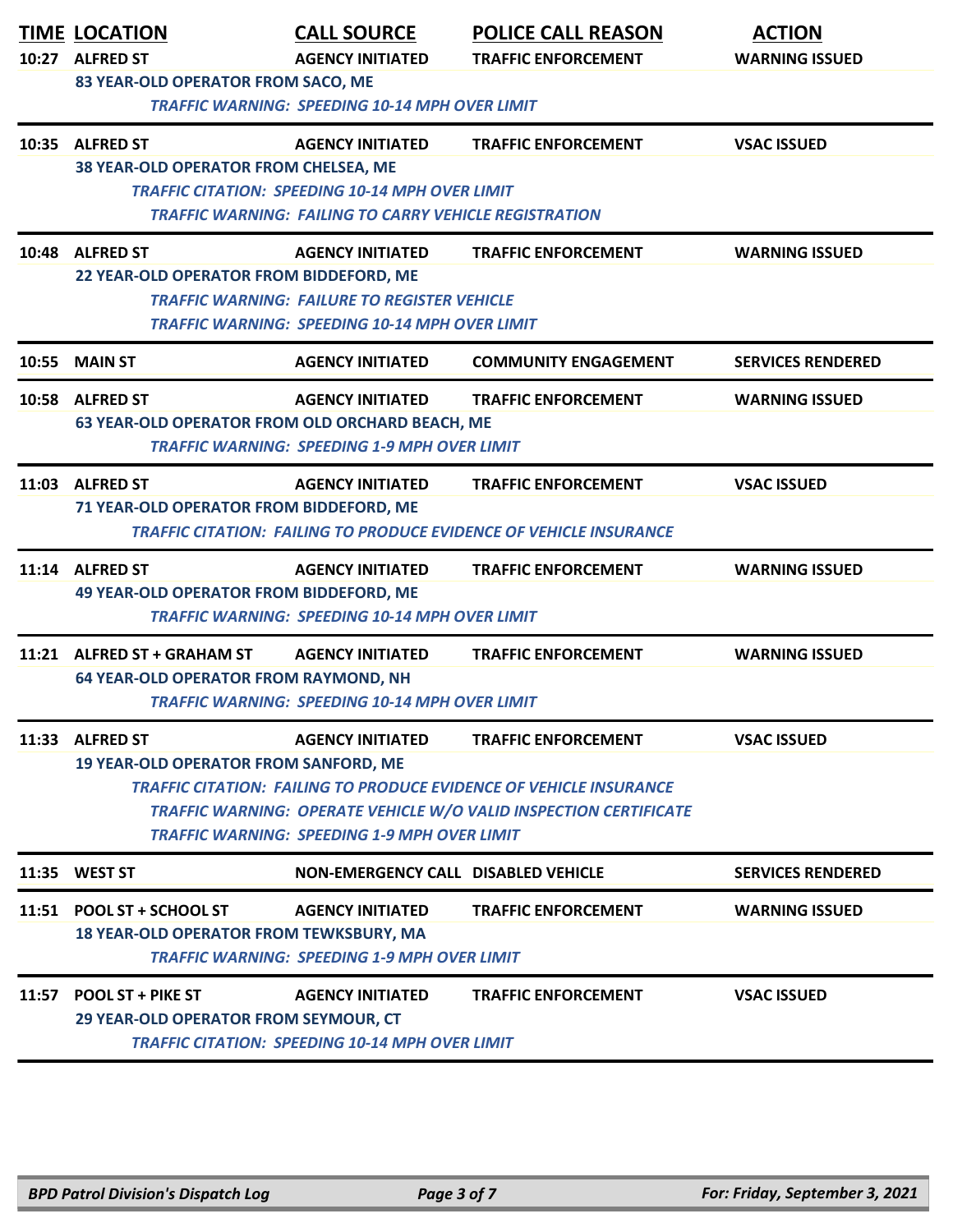|       | <b>TIME LOCATION</b>                                                                       | <b>CALL SOURCE</b>                                                                | <b>POLICE CALL REASON</b>                                                                                                                              | <b>ACTION</b>                  |
|-------|--------------------------------------------------------------------------------------------|-----------------------------------------------------------------------------------|--------------------------------------------------------------------------------------------------------------------------------------------------------|--------------------------------|
|       | 12:12 POOL ST + BLANDINGS WAY<br>24 YEAR-OLD OPERATOR FROM BIDDEFORD, ME                   | <b>AGENCY INITIATED</b>                                                           | <b>TRAFFIC ENFORCEMENT</b>                                                                                                                             | <b>WARNING ISSUED</b>          |
|       |                                                                                            | <b>TRAFFIC WARNING: SPEEDING 1-9 MPH OVER LIMIT</b>                               | <b>TRAFFIC WARNING: FAILING TO NOTIFY STATE OF NAME AND ADDRESS CHANGE</b><br><b>TRAFFIC WARNING: FAILURE TO DISPLAY FRONT/REAR REGISTRATION PLATE</b> |                                |
|       | 12:22 POOL ST + MEETINGHOUSE R AGENCY INITIATED                                            |                                                                                   | <b>TRAFFIC ENFORCEMENT</b>                                                                                                                             | <b>VSAC ISSUED</b>             |
|       | <b>43 YEAR-OLD OPERATOR FROM NORTH YARMOUTH, ME</b>                                        | <b>TRAFFIC CITATION: SPEEDING 10-14 MPH OVER LIMIT</b>                            | <b>TRAFFIC WARNING: FAILING TO NOTIFY STATE OF NAME AND ADDRESS CHANGE</b>                                                                             |                                |
| 12:29 | <b>ALFRED ST</b>                                                                           | <b>WALK-IN AT STATION</b>                                                         | <b>PAPERWORK</b>                                                                                                                                       | <b>PAPERWORK SERVED</b>        |
| 12:33 | <b>BOULDER WAY</b>                                                                         | <b>AGENCY INITIATED</b>                                                           | <b>OUT FOR FOLLOW UP</b>                                                                                                                               | <b>SERVICES RENDERED</b>       |
|       | 12:34 POOL ST<br>21 YEAR-OLD OPERATOR FROM SOUTH YARMOUTH, MA                              | <b>AGENCY INITIATED</b><br><b>TRAFFIC WARNING: SPEEDING 1-9 MPH OVER LIMIT</b>    | <b>TRAFFIC ENFORCEMENT</b>                                                                                                                             | <b>WARNING ISSUED</b>          |
|       | 12:34 GREEN ST                                                                             | <b>NON-EMERGENCY CALL SUSPICION</b>                                               |                                                                                                                                                        | <b>REPORT TAKEN</b>            |
|       | 12:42 POOL ST + HIDDEN FARM RD AGENCY INITIATED<br>70 YEAR-OLD OPERATOR FROM WATERBURY, CT | <b>TRAFFIC WARNING: SPEEDING 10-14 MPH OVER LIMIT</b>                             | <b>TRAFFIC ENFORCEMENT</b>                                                                                                                             | <b>WARNING ISSUED</b>          |
| 12:51 | <b>MAIN ST</b>                                                                             | <b>E-911 CALL</b>                                                                 | <b>ARTICLES LOST/FOUND</b>                                                                                                                             | <b>REPORT TAKEN</b>            |
|       | 12:52 POOL ST + MARBLEHEAD LN AGENCY INITIATED                                             |                                                                                   | <b>TRAFFIC ENFORCEMENT</b>                                                                                                                             | <b>SUMMONS ISSUED</b>          |
|       | <b>CHARGE: FAILURE TO REGISTER VEHICLE</b>                                                 | <b>TRAFFIC WARNING: SPEEDING 1-9 MPH OVER LIMIT</b>                               | DEFENDANT: ROBERT FRANCIS ALEGRE  AGE: 46  RESIDENT OF: BIDDEFORD, ME                                                                                  |                                |
| 12:55 | <b>MAIN ST</b>                                                                             | <b>AGENCY INITIATED</b>                                                           | <b>ANIMAL COMPLAINT</b>                                                                                                                                | <b>WARNING ISSUED</b>          |
|       | 13:00 ELM ST                                                                               | <b>NON-EMERGENCY CALL TRESPASSING</b>                                             |                                                                                                                                                        | <b>SERVICES RENDERED</b>       |
| 13:10 | <b>POOL ST</b><br>56 YEAR-OLD OPERATOR FROM BIDDEFORD, ME                                  | <b>AGENCY INITIATED</b><br><b>TRAFFIC CITATION: SPEEDING 10-14 MPH OVER LIMIT</b> | <b>TRAFFIC ENFORCEMENT</b>                                                                                                                             | <b>VSAC ISSUED</b>             |
| 13:27 | <b>BACON ST + EMERY ST</b>                                                                 | <b>NON-EMERGENCY CALL SUSPICION</b>                                               |                                                                                                                                                        | <b>SERVICES RENDERED</b>       |
| 13:30 | <b>MEETINGHOUSE RD</b><br>67 YEAR-OLD OPERATOR FROM BIDDEFORD, ME                          | <b>AGENCY INITIATED</b><br><b>TRAFFIC WARNING: SPEEDING 1-9 MPH OVER LIMIT</b>    | <b>TRAFFIC ENFORCEMENT</b>                                                                                                                             | <b>WARNING ISSUED</b>          |
| 13:37 | POOL ST + MEETINGHOUSE R AGENCY INITIATED<br><b>48 YEAR-OLD OPERATOR FROM GRAY, ME</b>     | <b>TRAFFIC WARNING: SPEEDING 1-9 MPH OVER LIMIT</b>                               | <b>TRAFFIC ENFORCEMENT</b>                                                                                                                             | <b>WARNING ISSUED</b>          |
| 13:37 | <b>ELM ST</b>                                                                              | <b>AGENCY INITIATED</b>                                                           | <b>ANIMAL COMPLAINT</b>                                                                                                                                | <b>WARNING ISSUED</b>          |
|       | 13:38 ALFRED ST                                                                            | NON-EMERGENCY CALL ANIMAL COMPLAINT                                               |                                                                                                                                                        | <b>SERVICES RENDERED</b>       |
|       | <b>BPD Patrol Division's Dispatch Log</b>                                                  | Page 4 of 7                                                                       |                                                                                                                                                        | For: Friday, September 3, 2021 |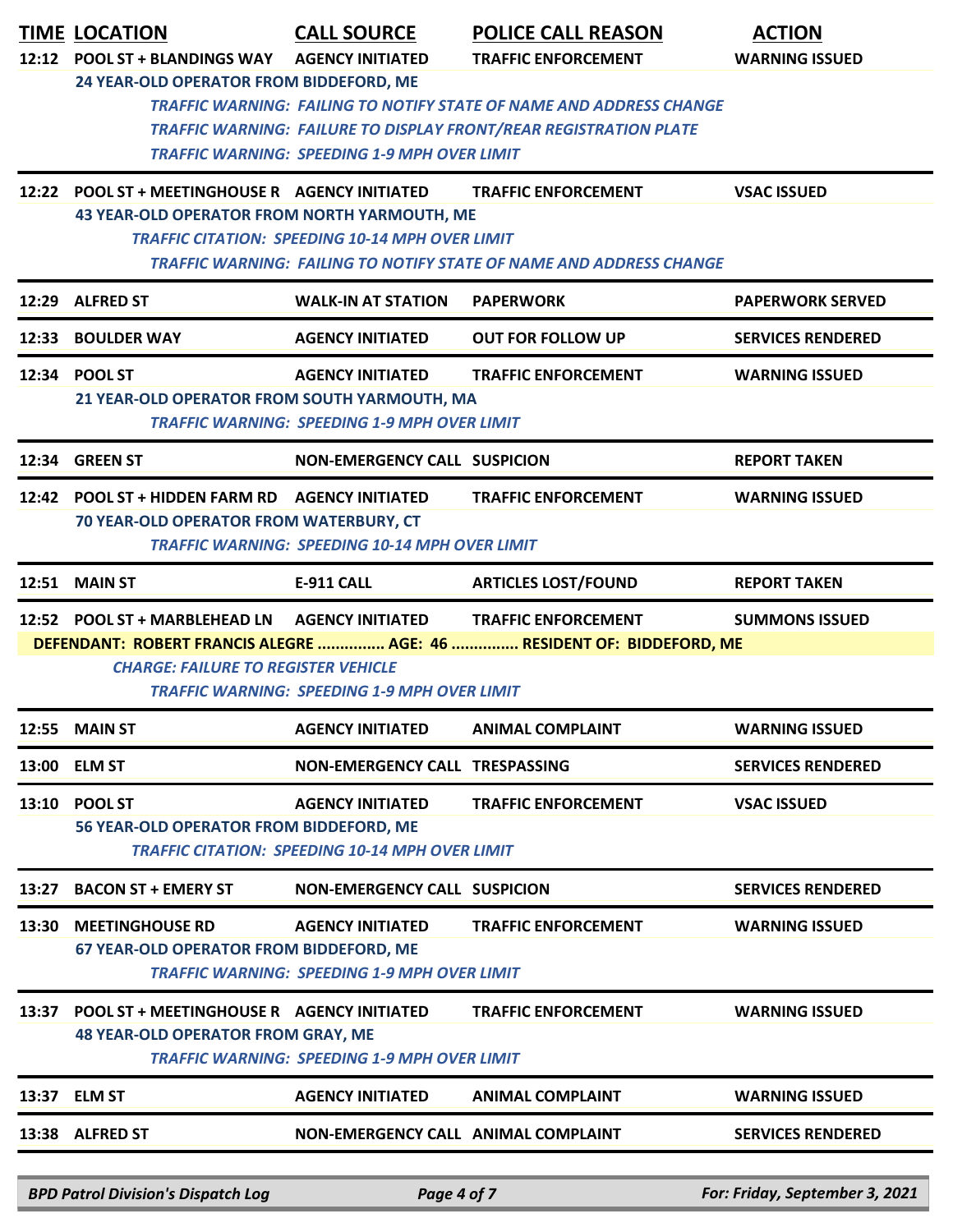|       | <b>TIME LOCATION</b><br>13:41 ALFRED ST                                                          | <b>CALL SOURCE</b><br>NON-EMERGENCY CALL ASSIST CITIZEN                             | <b>POLICE CALL REASON</b>                                                                               | <b>ACTION</b><br><b>SERVICES RENDERED</b> |
|-------|--------------------------------------------------------------------------------------------------|-------------------------------------------------------------------------------------|---------------------------------------------------------------------------------------------------------|-------------------------------------------|
|       | 13:46 POOL ST<br>52 YEAR-OLD OPERATOR FROM BIDDEFORD, ME                                         | <b>AGENCY INITIATED</b><br><b>TRAFFIC WARNING: SPEEDING 1-9 MPH OVER LIMIT</b>      | <b>TRAFFIC ENFORCEMENT</b><br><b>TRAFFIC CITATION: FAILING TO PRODUCE EVIDENCE OF VEHICLE INSURANCE</b> | <b>VSAC ISSUED</b>                        |
|       | 13:48 POOL ST + CHRISTOPHERS W AGENCY INITIATED<br><b>62 YEAR-OLD OPERATOR FROM NEW YORK, NY</b> | <b>TRAFFIC WARNING: SPEEDING 10-14 MPH OVER LIMIT</b>                               | <b>TRAFFIC ENFORCEMENT</b>                                                                              | <b>WARNING ISSUED</b>                     |
| 13:59 | <b>POOL ST</b><br>45 YEAR-OLD OPERATOR FROM BOXBOROUGH, MA                                       | <b>AGENCY INITIATED</b><br><b>TRAFFIC WARNING: SPEEDING 10-14 MPH OVER LIMIT</b>    | <b>TRAFFIC ENFORCEMENT</b>                                                                              | <b>WARNING ISSUED</b>                     |
| 14:12 | <b>MARINER WAY</b><br>80 YEAR-OLD OPERATOR FROM ZEPHYRHILLS, FL                                  | <b>AGENCY INITIATED</b><br><b>TRAFFIC WARNING: FAILING TO YIELD TO RIGHT OF WAY</b> | <b>TRAFFIC ENFORCEMENT</b>                                                                              | <b>WARNING ISSUED</b>                     |
|       | 14:24 ELM ST                                                                                     | <b>E-911 CALL</b>                                                                   | 911 MISUSE                                                                                              | <b>SERVICES RENDERED</b>                  |
| 14:35 | <b>FORTUNES ROCKS RD</b>                                                                         | <b>AGENCY INITIATED</b>                                                             | <b>COMMUNITY ENGAGEMENT</b>                                                                             | <b>NO VIOLATION</b>                       |
| 14:45 | <b>MARION AVE</b>                                                                                | NON-EMERGENCY CALL ANIMAL COMPLAINT                                                 |                                                                                                         | <b>SERVICES RENDERED</b>                  |
| 14:56 | <b>SOUTH ST</b>                                                                                  | <b>NON-EMERGENCY CALL BOLO</b>                                                      |                                                                                                         | <b>NEGATIVE CONTACT</b>                   |
| 15:30 | <b>BRADBURY ST</b>                                                                               | <b>NON-EMERGENCY CALL BOLO</b>                                                      |                                                                                                         | <b>UNFOUNDED</b>                          |
| 15:30 | <b>WEST ST</b>                                                                                   | NON-EMERGENCY CALL PARKING COMPLAINT                                                |                                                                                                         | <b>NO VIOLATION</b>                       |
| 15:38 | <b>BOULDER WAY</b>                                                                               | <b>AGENCY INITIATED</b>                                                             | <b>OUT FOR FOLLOW UP</b>                                                                                | <b>SERVICES RENDERED</b>                  |
|       | 15:57 ALFRED ST                                                                                  |                                                                                     | <b>NON-EMERGENCY CALL VEHICLE CRASH - POLICE ONLY</b>                                                   | <b>REPORT TAKEN</b>                       |
| 15:58 | <b>FOSS ST + POOL ST</b>                                                                         | <b>E-911 CALL</b>                                                                   | <b>VEHICLE CRASH - POLICE ONLY</b>                                                                      | <b>STATE FORM TAKEN</b>                   |
|       | 16:07 ALFRED ST + ELM ST                                                                         | E-911 CALL                                                                          | <b>VEHICLE CRASH - POLICE ONLY</b>                                                                      | <b>STATE FORM TAKEN</b>                   |
| 16:42 | <b>ELM ST + ORCHARD ST</b>                                                                       | <b>AGENCY INITIATED</b>                                                             | <b>TRAFFIC ENFORCEMENT</b>                                                                              | <b>WARNING ISSUED</b>                     |
| 17:07 | <b>BEACH HOUSE LN</b>                                                                            | <b>AGENCY INITIATED</b>                                                             | <b>COMMUNITY ENGAGEMENT</b>                                                                             | <b>SERVICES RENDERED</b>                  |
| 17:17 | <b>PEARL ST</b>                                                                                  | <b>NON-EMERGENCY CALL JUVENILE OFFENSES</b>                                         |                                                                                                         | <b>SERVICES RENDERED</b>                  |
| 17:23 | <b>MARBLEHEAD LN</b>                                                                             | <b>AGENCY INITIATED</b>                                                             | <b>COMMUNITY ENGAGEMENT</b>                                                                             | <b>NO VIOLATION</b>                       |
| 17:41 | <b>BOULDER WAY</b>                                                                               | <b>E-911 CALL</b>                                                                   | <b>THEFT</b>                                                                                            | <b>SERVICES RENDERED</b>                  |
| 19:04 | <b>CLEAVES ST</b>                                                                                | <b>AGENCY INITIATED</b>                                                             | <b>OUT FOR FOLLOW UP</b>                                                                                | <b>NEGATIVE CONTACT</b>                   |
|       | 19:15 PEARL ST                                                                                   | NON-EMERGENCY CALL DISTURBANCE / NOISE                                              |                                                                                                         | <b>SERVICES RENDERED</b>                  |
|       | 19:31 HILL ST                                                                                    | <b>E-911 CALL</b>                                                                   | <b>ASSIST: MEDICAL   ECHO LEVEL</b>                                                                     | <b>TRANSPORT TO HOSPITAL</b>              |
|       | 19:31 FORTUNES ROCKS RD                                                                          | NON-EMERGENCY CALL DISTURBANCE / NOISE                                              |                                                                                                         | <b>REPORT TAKEN</b>                       |